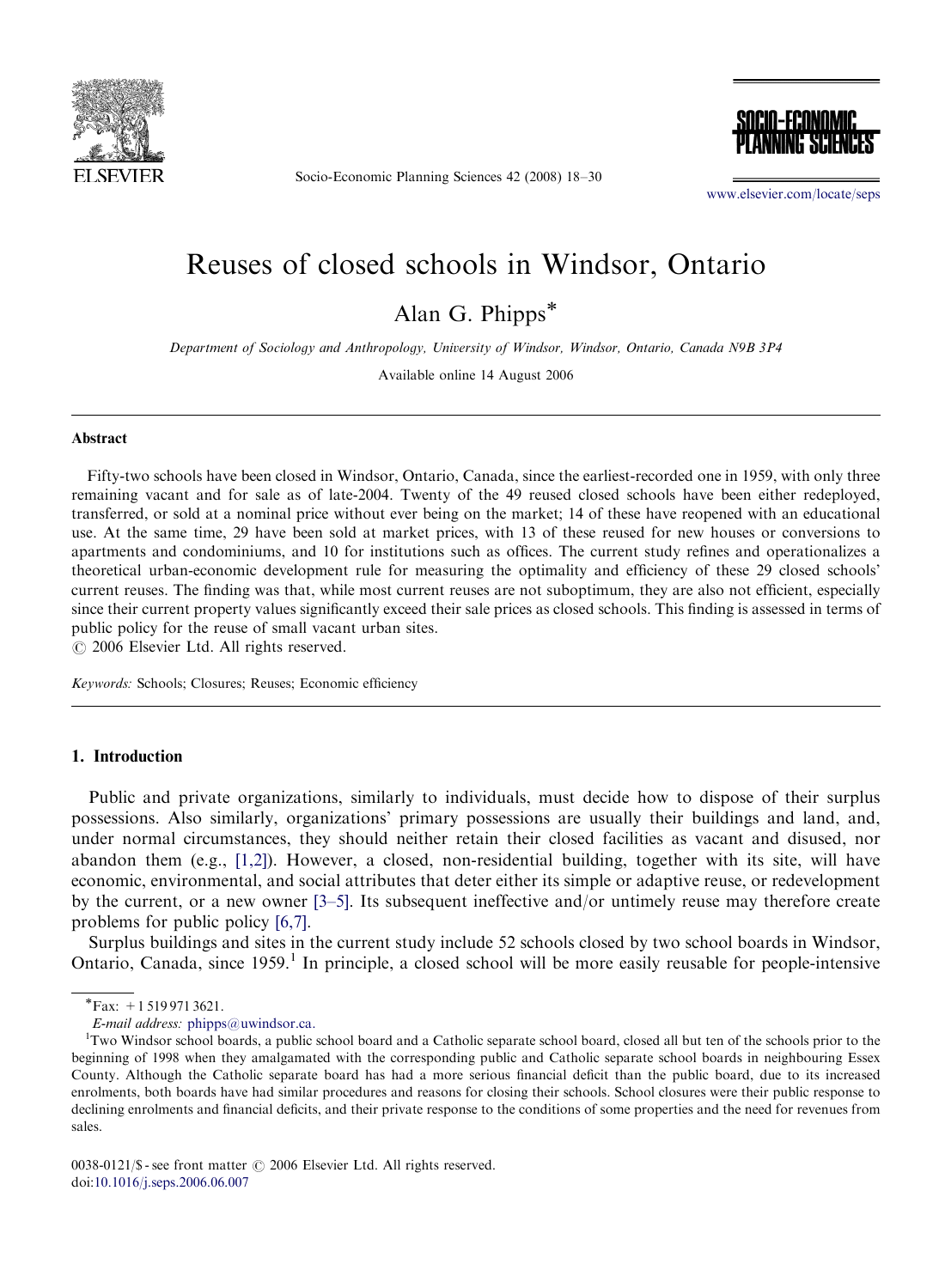services than would other brownfield sites with, for example, an inaccessible location, a potentially toxic environment and building, and/or a divided ownership (e.g., [\[8\]\)](#page-11-0). In reality, a closed school's reuse may be more constrained than that of a comparable privately owned building (and site). In particular, the school's owner is generally a public organization whose administrators have both legal regulations and social and political constraints imposed on their disposal of surplus property.

The current study responds to these circumstances by analytically measuring the economic pay offs and efficiency of the reuses of closed schools sold in the private market place. In addition to testing for deterrences on reuse, this urban-economic analysis clarifies a school board's decision-making about a closed facility, as well as community residents' criticisms of its closure and reuse. For example, the operating- and capitalcost savings justifying a closure may be inflated with hypothetical revenue from a school's sale or lease. Alternatively, if a closed school is sold at a much lower price than justified by its eventual reuse's property value, then such inefficiency compounds the earlier issue of not maximizing the cost savings from that closure [\[9\]](#page-11-0).

During the closure review of their school, residents often worry about the type and timing of reuse. Indeed, its reuse may only be revealed after closure, when the school board no longer has responsibility for the facility. Thus, the importance of our analysis.

#### 1.1. Literature review

Much less is known about organizations' reuses of surplus properties than about their reasons for closing them in the first place (e.g., [\[10,11\]](#page-11-0)). There are a few older descriptions of planned, or actual, reuses of individual closed schools [\[12–14\]](#page-11-0), including relevant bibliographies [\[15,16\].](#page-11-0) Two recent exceptions concerned with other types of reuse include studies of closed airfields and brownfield sites in the UK.

The types of closed airfields reuse correspond with the alternatives for closed schools [\[17,18\]](#page-11-0). The reopening of a closed airfield for either pre-closure (but now private) aviation use, or a related (museum, show or festival) use, is analogous to a closed school's redeployment with a new educational function, or its institutional reuse as offices or a place of worship. The preservation of a closed airfield resembles the historical practice of mothballing a vacant closed school in the event of an enrollment turnaround. Reuse of an airfield's exurban site as a large housing or business estate, for example, could be scaled-down as a redevelopment of a closed urban school.

The non-economic behaviors of individual and institutional owners constrain the sale and reuse of brownfield sites. These could, similarly, either depreciate the asking or sale prices of a closed school, or postpone its reuse [\[19,20\].](#page-11-0) Moreover, property owners, and builders and developers may be inexperienced with the types and methods of reuse of small disused urban sites within a specialized private property submarket [\[21\].](#page-11-0)

#### 1.2. Scope of this study

The current study complements this earlier work by being first to describe the past and current reuses, and the timings, for a sample of closed schools in a given city. It further appraises the effectiveness of current reuses by comparing their observed economic values with those prescribed from an urban-economic development standpoint. Note that our analysis of individual properties excludes estimates of the social (de) valuation of a closed school site in a particular type of reuse. It also excludes any latent contribution to a site's value from possible amalgamation with, or buffering of, neighboring sites.

#### 2. An urban-economic development rule for closed schools

An urban-economic development rule is a theoretical model of when, and implicitly where, a parcel of land will be redeveloped or reused. The model's assumptions involve the behavior of property owners, the temporal flow of services from land and buildings, and the operation of property markets. Its prescription is that a parcel ought to be reused when its present value in a new use,  $V<sup>R</sup>$ , which capitalizes the preparation and (re-) construction costs, begins to exceed its present value from remaining in its current use,  $V^C$ : i.e., if  $(V^R - V^C) > 0$ .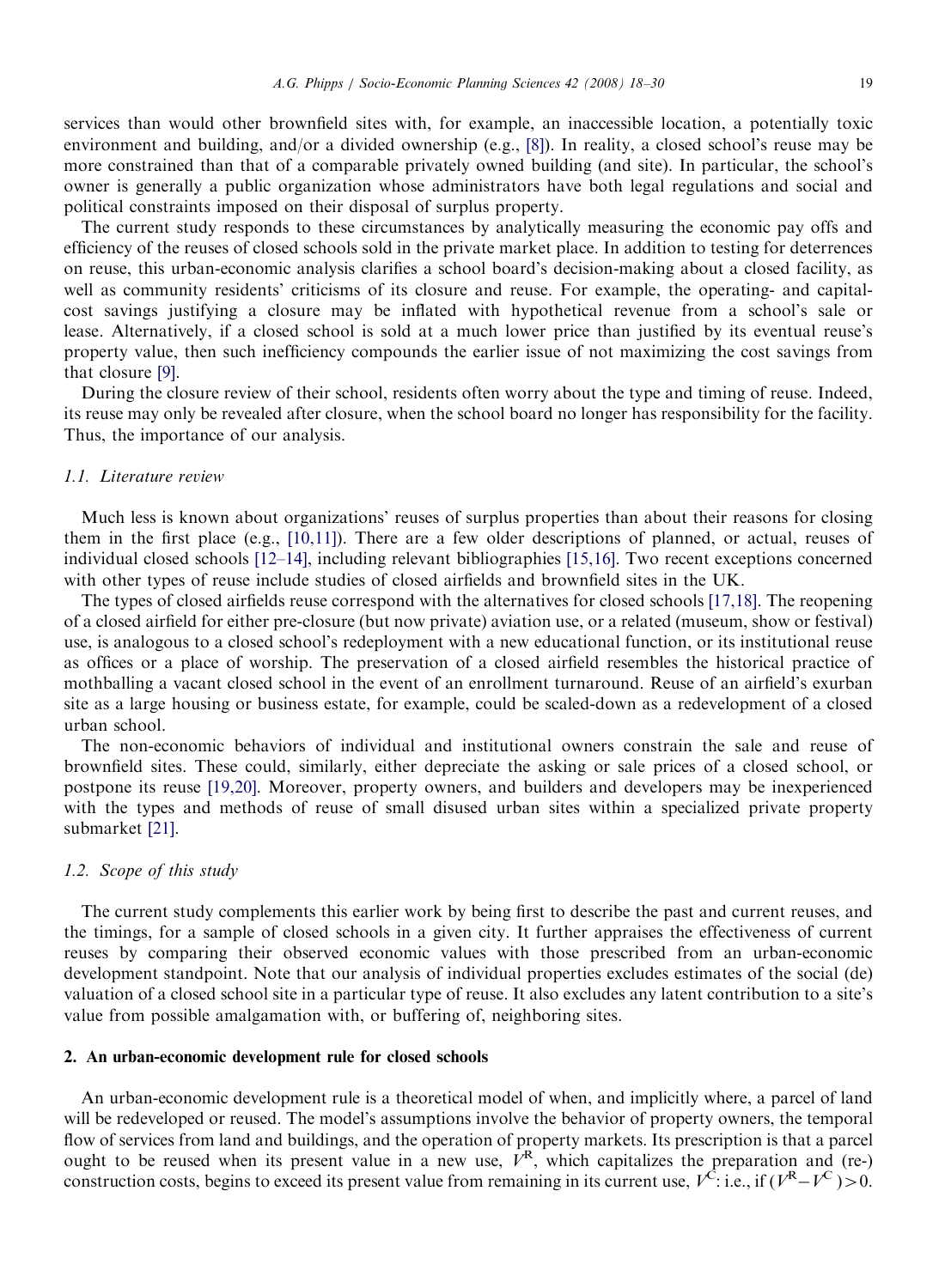Empirically, (1) reuse of an *i*th closed school property will be suboptimum if its current value,  $V_i^R$ , does not exceed its former value as a closed school,  $V_i^C$ . Its reuse will either be (2) efficient if its current value 'just' exceeds its former value, or (3) inefficient if its current value 'significantly' exceeds its former value. Inefficiency, for example, would be manifest when a closed school's sale price was much too low for its reuse's current value (in constant dollars).

This model's prescriptions have, over time, statistically correlated with the real-world probabilities of urban commercial, industrial, and residential land-use redevelopments [\[22–24\].](#page-11-0) Despite this, at least three methodological limitations compromised the (three) noted studies' descriptions of actual reuses:

- (1) They calculated the prices of developed sites as if they were undeveloped, and vice versa.
- (2) They inferred from similar actual, and optimum-predicted, percentages of redeveloped homes that the same small number of actually redeveloped homes were the optimally predicted ones (i.e., [\[24, p. 198\]\)](#page-12-0).
- (3) They presumed that their properties' reuses and former uses were types sold within the same private property submarket.

In contrast, within the current study, the optimality and efficiency of the existing reuses of a sold subsample of 29 closed schools will be inferred from the relationship between their individual sale prices and assessed market values.

# 3. The value of a property's new use,  $V^R$

In theory, a rational-economic prospective owner of a closed school will invest the optimum land and nonland capital, S\*, in order to maximize both the projected revenue stream, and the value added to the property from reusing each unit of land, L:  $R(t, S^*/L)$ . Between 15% and 25% of this capital,  $S^*$ , is likely to be invested in the land component of an unimproved property, or a property with unusable improvements [\[25–27\].](#page-12-0) The amount of capital invested in the 'land' will increase from this minimum to virtually the full value of an improved property that can be simply, or adaptively, reused.

A prospective owner's invested capital is assumed to have a unit cost,  $c(t)$ , at the present time, t, where the revenue stream is discounted from time t into the future at rate  $\alpha$ . Often, there is myopic foresight about reuse and the resulting revenue stream (however, cf. [\[28\]](#page-12-0)). That is, investors tend to make decisions as if (1) they will operate their planned reuse forever, even though they may later choose to alter it; and (2) the price per unit of service remains constant (at the initial level), even though they recognize that the quality of these services is likely to decline over time [\[29, p. 278\]](#page-12-0).

A last assumption is that investors' revenue is capitalized into priced values in a property market if the value of an *i*th parcel of land is expressed as the quantity of land units,  $Q(L_i, S_i^*)$ , at a unit price, P. The latter is considered a function of temporal market conditions, as well as the building and neighborhood attributes,  $X_i$ , of the relevant property submarkets. In sum, then, we have the following with two cost variables included:

$$
V_i^{\rm R} = (P^{\rm R}(X_i^{\rm R})/\alpha) \times Q(L_i, S_i^*) - c(t)S_i^* - D^{\rm S}(S_i^*/L_i, d_i) \times L_i - D^{\rm L}(E_i) \times L_i.
$$
 (1)

In Eq.  $(1)$ , if the optimum amount of structural capital for new use,  $S^*$ , is not directly observable at the time of sale; rather, it is assumed to be a function of the land area,  $L_i$ , and its location and attributes within the urban area,  $X_i^R$ :  $S_i^* = s(L_i, X_i^R)$ . Urban school sites are compact and reusable (the median size has been 1.1 ha in Windsor). Thus, this functional translation into real-world prices should not be distorted, by such factors as the transaction costs of land assembly and subdivision. In this regard, an assembled or subdivided parcel's price will generally not be proportional to the original lot size(s) if the value compensates for transaction costs [\[23, p. 236\]](#page-12-0).

#### 3.1. Costs of reuse in general

The costs of reconstructing or demolishing (a part of) a building,  $D^S$ , and cleaning the site,  $D^L$ , must be subtracted from the present value of the revenue stream from the new use (in (1)) [\[22\]](#page-11-0).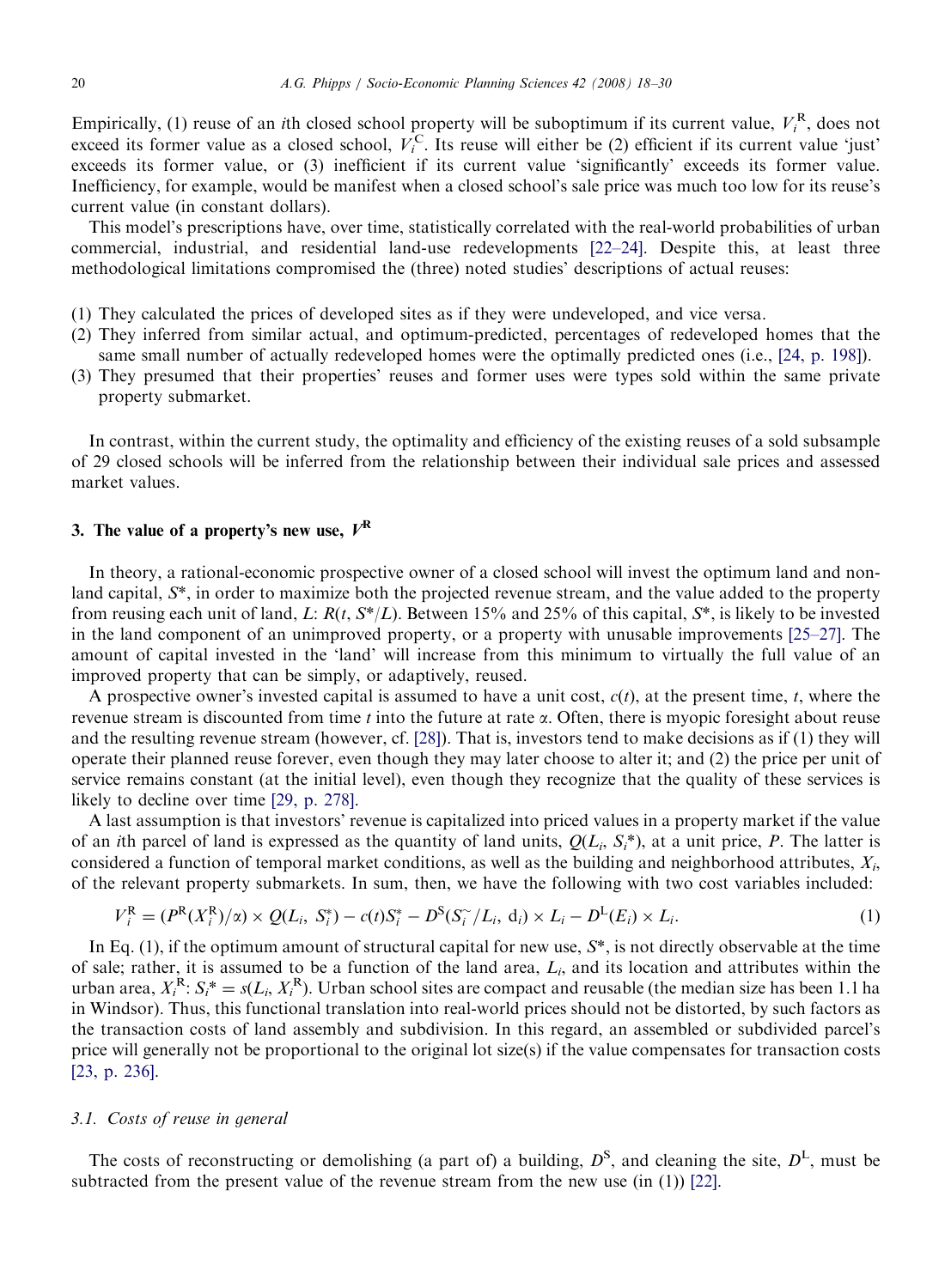Some forms of school reuse will likely be uneconomical with the cost,  $D^S$ , of (usually) demolishing an existing 'earlier-style' building, S, which has deteriorated in condition to a point, d:  $D^S = f(S^{\sim}/L, d)$ . In Windsor, these earlier-style elementary schools are two- or three-story redbrick buildings with up to 12 highceiling classrooms and an add-on gymnasium. They were built during the 1920s on smaller-than-average sites, sometimes located on or near main roads in what have become the city's older residential neighborhoods.

Fourteen closed schools were earlier-style elementary or secondary schools, with the latter 3–4-times larger than the former. Two-thirds of Windsor's closed schools were thus of a 'later style.' The elementary schools in this group were single-story brick or cinderblock buildings from the 1950s or 1960s, with 12 classrooms and a gymnasium. The secondary schools were expanded two-story versions of these structures.

A closed school site will rarely require the environmental remediation of a brownfield site,  $D^L = f(E)$ , where E is an observable environmental variable representing the contamination liability from redeveloping the land. A prospective owner should therefore not need to conceal adverse information about a closed school site in order to circumvent credit-rationing by investors. Investors can, in turn, screen out high-risk developments with, for example, ceilings on the size of loans rather than through adjustments to their offering price [\[30\]](#page-12-0).

Further, a closed school located inside an established residential neighborhood, often adjoining a municipal open space that doubles or triples the schoolyard's area, should not create significant costs from contiguous development contingencies [\[31,32\].](#page-12-0) The success or failure of a development will thus likely not be contingent on the success or failure of simultaneous development on contiguous lots [\[30\]](#page-12-0).

#### 3.2. Two particular costs of reusing a closed school

Reuse of a closed school may have environmental costs due to the need for rezoning, for some other planning permission [\[7,33\]](#page-11-0), or its eligibility for a development grant or subsidy [\[30\]](#page-12-0). Most school sites are zoned as exclusively permitting institutional uses. While varying from one municipality to another, these permitted uses generally include a place of worship, a day nursery, a business office/facility of a public authority/non-governmental organization, or another educational institution. Therefore, (1) a rezoning process may remobilize a neighborhood's residents who politically opposed the closure, while (2) the prospect of financial assistance could see owners waiting for a better set of governmental subsidies. Nevertheless, at least in the Province of Ontario, Canada, the planning principles for small disused urban sites have gradually been standardized<sup>2</sup> [\[34–38\].](#page-12-0)

While residents may wish for the preservation of a closed school site's institutional use, a preferred planned alternative is a rezoning to residential use compatible with surrounding low-density housing [\[39,40\].](#page-12-0) For example, in Windsor, two planning objectives are ''to recognize the opportunity to reuse surplus institutional properties by directing their transition to uses compatible with adjacent properties'' and ''to promote selective residential redevelopment, infill and intensification initiatives'' [\[41\]](#page-12-0), Sections 6.6.1.5 and 6.3.1.3. The potential problems for public policy created by the reuses of closed schools will be reconsidered in the Conclusion.

# 4. The value of a property's current use,  $V^C$

In theory, the present value of an *i*th property's current use per unit of land area,  $L_i$ , is the discounted revenue from its building and neighborhood attributes,  $S_i^{\sim}$ , capitalized with equilibrium prices in the market,  $P^{\mathcal{C}}(X_i^{\mathcal{C}})$ :

$$
V_i^{\mathcal{C}} = (P^{\mathcal{C}}(X_i^{\mathcal{C}}) \times Q(L_i, S_i^{\sim})/\alpha). \tag{2}
$$

In reality, this assumption about the equilibrium pricing of property attributes will not always be valid for the prices of closed schools as examples of small disused urban sites. A closed school may thus gain its permanent reuse as an educational facility or administrative office, a community center or a park, outside the

<sup>&</sup>lt;sup>2</sup>This standardization is a result of decisions made by the Ontario Municipal Board (OMB). The OMB was created in 1897 as an adjudicative tribunal [\(http://www.omb.gov.on.ca\)](http://www.omb.gov.on.ca). Since 1932, it has heard the appeals of individuals, organizations and municipalities against land use planning decisions in Ontario. An OMB decision may be appealed to the provincial minister solely on the grounds of a procedural irregularity.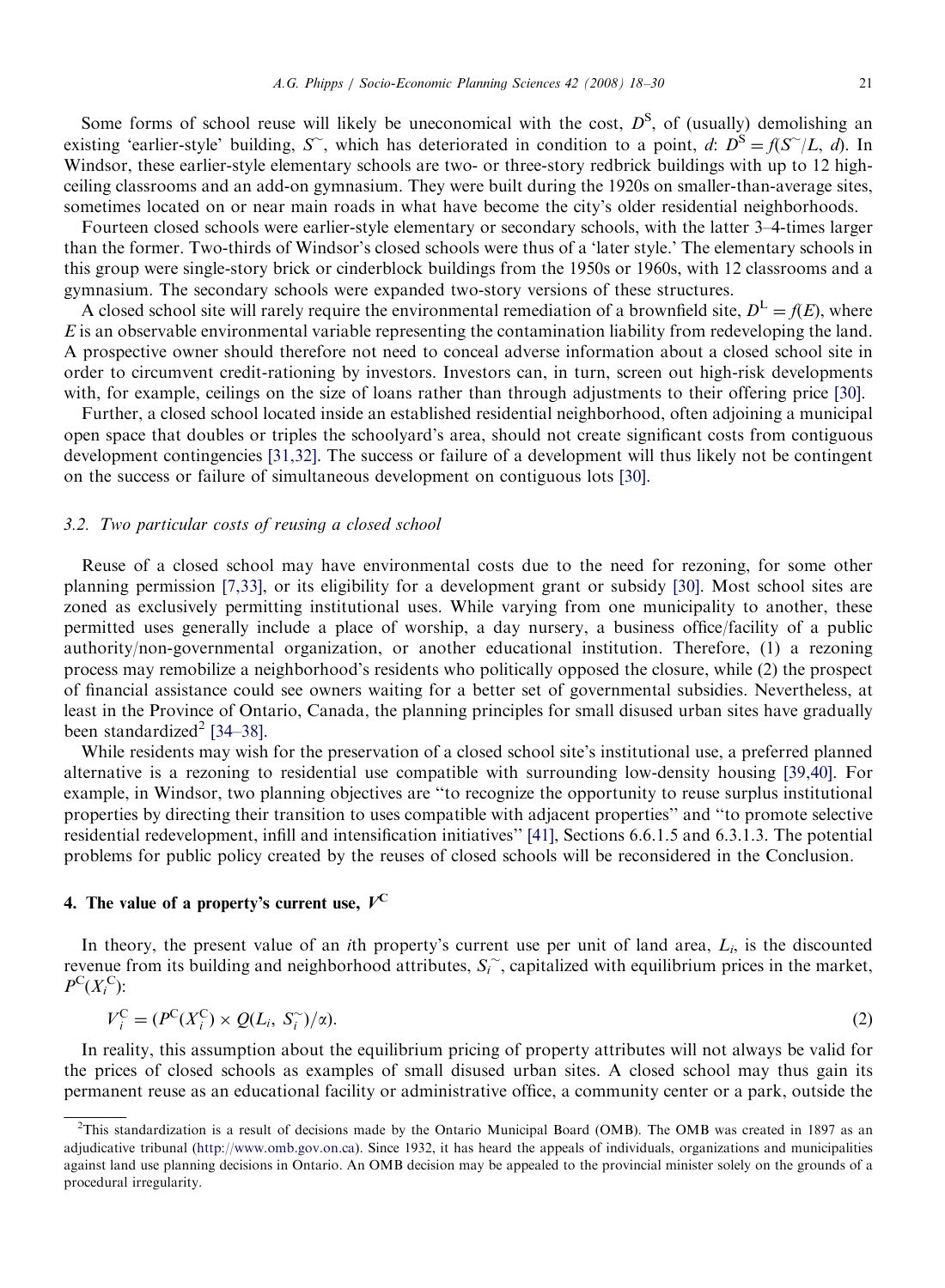operation of the private property market. That is, it will have a nominally priced transfer to another school board or a public organization, or a redeployment within the system that closed it, without ever having been on the market.

Otherwise, a closed school may be resold, reused and/or redeveloped for a private institution without a rezoning; and, for private houses, stores, or offices after a rezoning. A school board in the Province of Ontario, as in other Canadian provinces, is permitted to sell a ''surplus property'' to a private owner. However, it must first offer the property for sale or lease "at fair market value" until the "expiration of a 90-day period.'' The buyer here must be other governmental bodies, such as local school boards, the municipality, the nearest university, the Crown, or the Ontario Realty Corporation [\[42\],](#page-12-0) s. 194 (3), par. 1, [\[43\].](#page-12-0) The proceeds from such a sale or lease are applied ''for the purposes of the board'', e.g., by adding them to its reserve fund for future expenditures on school sites or buildings [\[42\],](#page-12-0) s. 194 (19), par. 21, [\[44\]](#page-12-0).

#### 4.1. Two reasons for lower sales prices of closed schools

Despite the above-noted conditions, one reason for a closed school not selling at an equilibrium price is that the school board's administrators are often, initially at least, inexperienced with selling private property [\[26,27,45\].](#page-12-0) They could almost unintentionally rush or delay in listing a surplus property for sale, for example, if they are unsure about its marketability, or mismanage it within a large landholding. They could more deliberately delay in order to minimize any uncertainty about their own future property requirements, or to wait for the community to calm down after a school's closure.

Another reason for a closed school not selling at an equilibrium price is that too few parcels with comparable attributes may have been traded in the market to establish such a price [\[46\].](#page-12-0) Comparable attributes may include those of the existing building, site, and neighborhood, as well as latent ones materialized by a specific type and/or method of reuse.

As discussed below, Windsor's closed schools have ten combinations of five types of reuse, and three methods of reuse. A school board's ignorance of a potential buyer's valuation based on his or her ultimate reuse plans may confound its decision about a closed school's marketability in a specialized submarket [\[47\].](#page-12-0) A closed school will especially have a lower sale price than similar properties not owned by a school board if this price is more a function of these market imperfections and ownership behaviors than the building-, site- and neighborhood-attributes. This hypothesis about the depreciated sales prices will be tested with data for Windsor's closed schools, after excluding the nominally priced transferred or redeployed units.

#### 5. Data

Initially, the data on 55 closed schools in Windsor, of which three have been closed twice, were gathered from the municipality's paper and electronic records, the local school boards' records and minutes of meetings, and the electronic-searchable and paper-copy reports in the local newspaper since the late-1970s.

The name(s) and address(es) of the current owner(s) of each closed school property, or its subdivided lots, were identified from the municipality's electronic property database. The June-2004 assessed values of the properties at all but four of these addresses were listed in the paper- and electronic-records of the Province's latest comprehensive assessment of properties' market values [\[48\]](#page-12-0). The assessed values of four sites under redevelopment for housing were estimated from their published plans. Unfortunately, the historically assessed values of properties nearer to the dates of their reuse were not available either electronically or on paper-copy. In any case, their dollar-values had different measurement scales before and after implementation of a standardized province-wide market value assessment in 1997.

Next, for each closed school no longer owned by the school board that closed it, the date(s) of transfer or sale to a new owner(s), and sale price(s) were retrieved from either a school board's records or minutes of meetings, the Province of Ontario land registration information system [\[49\],](#page-12-0) or a newspaper report. In addition, the municipal property database summarized the building permits issued for each property, as well as the current, and some past dimensions, uses and zonings. The type and number of building permits classified the method of current reuse as either a simple one with a few alterations to an existing building; an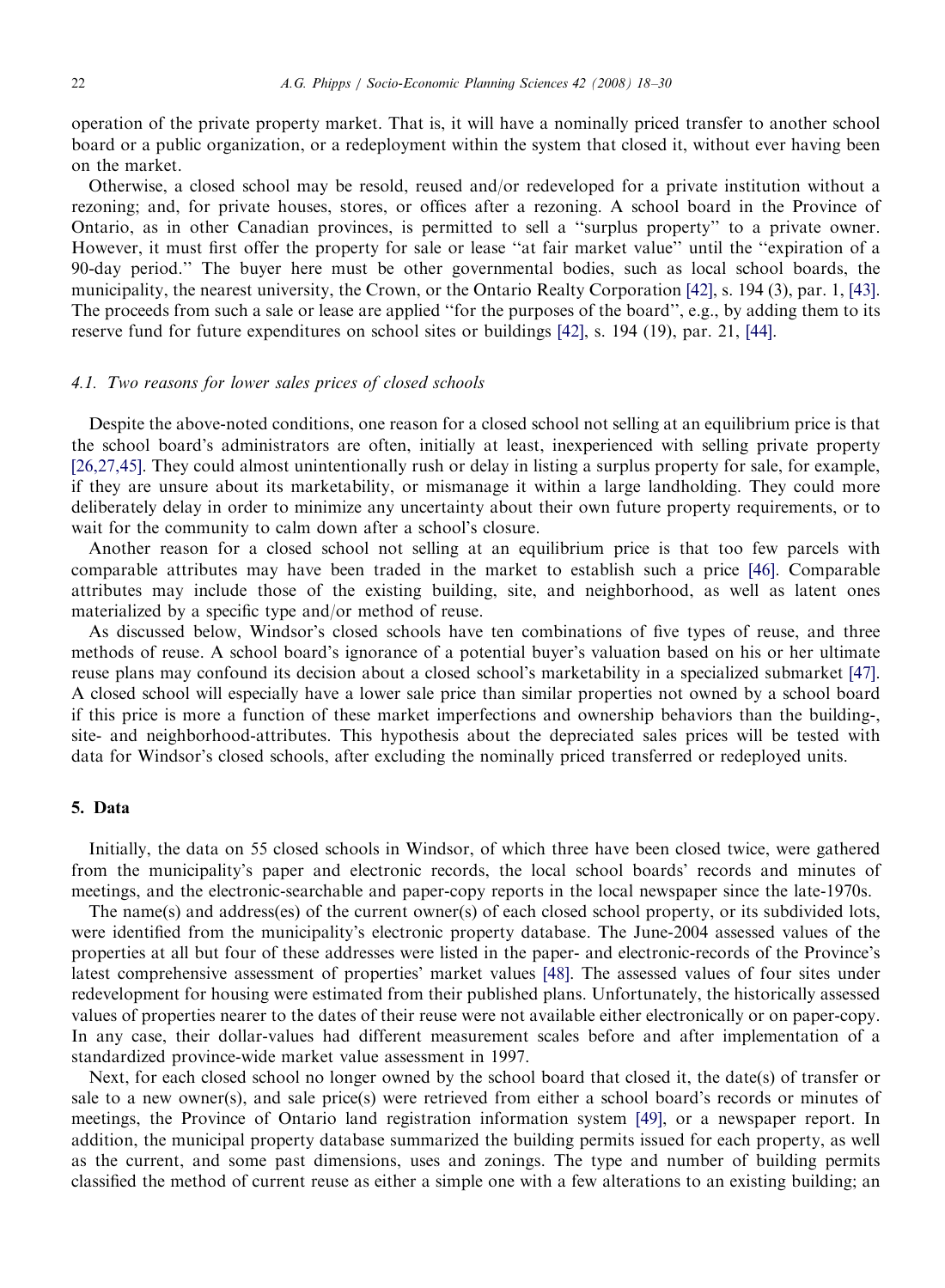adaptive one with either major renovations or an addition to an existing building; or a redevelopment after a demolition.

## 5.1. Classification of closed schools and their reuses

These data were first used to classify the disposal, and current ownership (as of late-2004) of each of 52 closed schools or their subdivided lots into one of four classes:

- (1.1) Still owned by the Public or the Catholic Separate school board that closed it (10 schools).
- (1.2) Transferred for a nominal price to a public organization, including another school board, and the City of Windsor (13 schools); or sold in the private property market to either:
- (1.3) A public or non-profit organization (seven schools) or
- (1.4) A private individual or company (22 schools).

The data then helped classify each current and past reuse as one of six types:

- (2.1) Educational—if operated as a school for children or adults by either a public or a Catholic separate school board, or a private educational organization (this was the current use of 16 schools).
- (2.2) Housing—if either a conversion of an existing building, or new houses, or a combination of both (13 schools).
- (2.3) Institutional—if used, for example, as an office building, a place of worship, a museum, or a medical care facility (12 schools).
- (2.4) Community—if either a municipally owned and operated building, for example, as a community center, or a site redeveloped as a park (five schools).
- (2.5) Commercial—if either adaptively reused or redeveloped for retail or industrial services (three schools) or
- (2.6) Vacant and for sale—if a vacant building and site still owned by a school board, and listed for sale (three schools).

Finally, while excluding the three schools in (2.6), the data classified the method of current reuse as either (3.1) simple (25 schools), (3.2) adaptive (10 schools), or (3.3) redevelopment (14 schools).

## 6. Current owners and reuses

## 6.1. Redeployed or transferred schools

As of late-2004, 20 of 49 reused closed schools had been transferred or redeployed (see [Fig. 1](#page-6-0)). Simple reuses have accompanied such transfers and redeployments, and 16 of 20 have hardly any visible alterations to their buildings' exteriors and sites.

Those school boards that still owned ten of their closed schools redeployed three for French immersion programs, and four for other educational programs, including adult education. In addition, these boards transferred seven closed schools between themselves for educational purposes; three to the municipality at nominal \$1 prices for reuse as two community centers, and a park redevelopment; and one each to the University of Windsor, and the Catholic Church (plus another one demolished on land possibly always owned by the municipality, and originally leased for commercial redevelopment).

Unexpectedly perhaps, a closed school in Windsor thus had a 27% chance of reopening with an educational use by a public or Catholic school board as its original, or new, owner. These 14 'public' educationally reused schools were likely designated for such use during their closure review, as nine realized it as their first reuse within 1 year of closure. More subtly, however, 10 of these 14 have reopened with different educational and social functions from before their closure. No longer serving solely the children in their neighborhoods, their young or adult students now arrive and depart in school buses and private motor vehicles from across the city.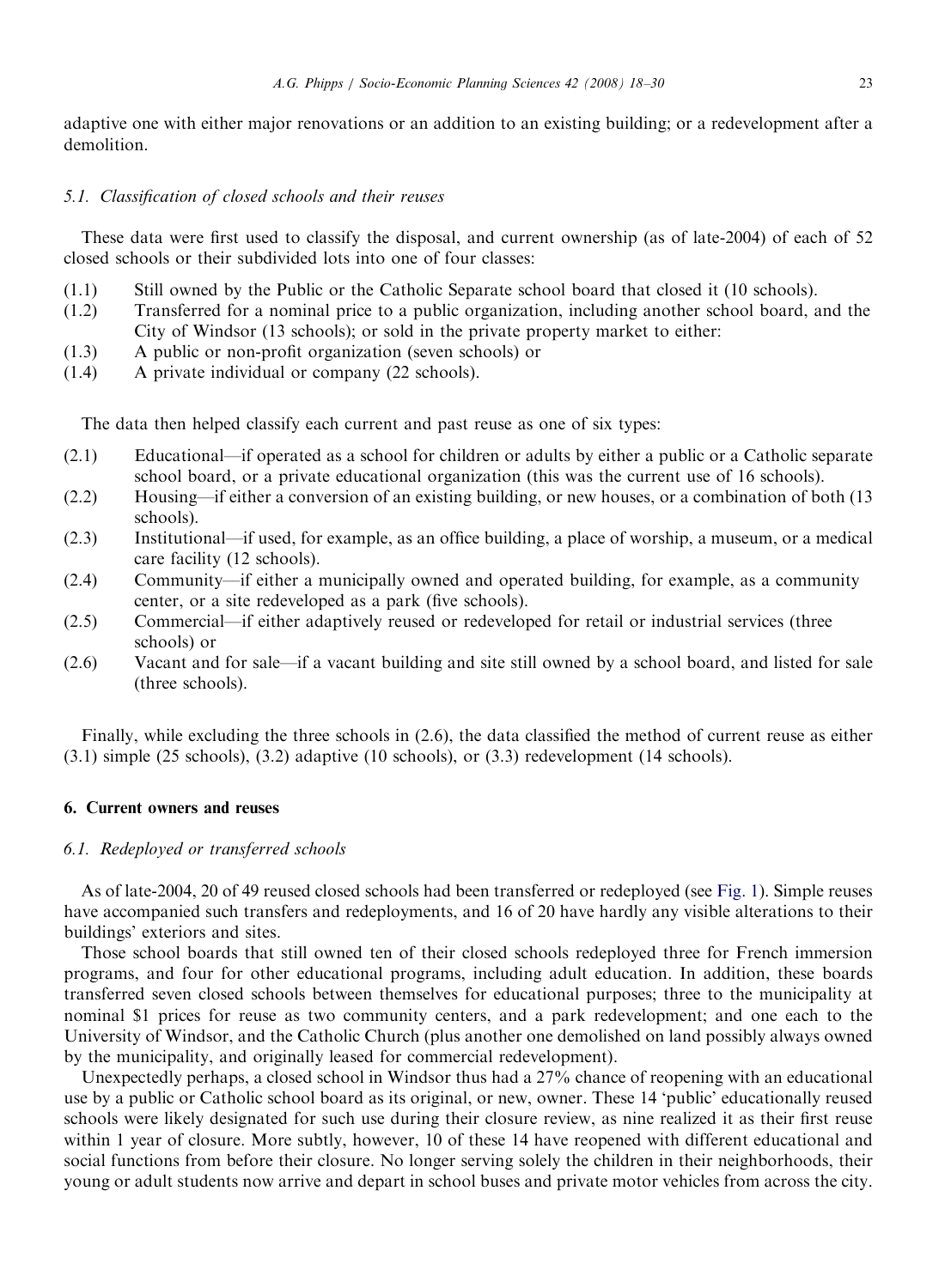<span id="page-6-0"></span>

Fig. 1. Disposal of closed schools by type of current reuse.

# 6.2. Sold schools

Housing has been the reuse for 13 of 29 closed school properties sold at market prices (see Fig. 1). Four have been redeveloped as new single-detached houses along one side of a street inside the existing road and utility network, with a fifth transformed into 14 suburban townhouses on a 0.4 ha site annexed to a new neighborhood. Two more residential infills were under construction as of late-2004.

Three closed school buildings have had adaptive conversions to apartments or condominiums since 1993 and one more was planned as of late-2004. Two remaining sites, redeveloped for a six-story 98-unit high-rise apartment building on 0.92 ha, and 34 townhouses on 1.28 ha, had special government funding and zoning regulations that were discontinued after their construction during the late-1980s.

The permanent housing reuses have historically been the most delayed. One anomalous school site was disused for 29 years until housing became its first and current reuse. The remainder's houses were built after a shorter median post-closure lag of 9 years. These sites were never disused, however. All but one had at least one prior temporary non-educational reuse after a median 1-year delay from when they were closed.

Otherwise, as shown in Fig. 1, 16 closed schools currently have one of four remaining types of reuse as institutions such as offices (10 schools), a commercial or a retail facility (two schools), a community center or a park (two schools), or private schools (two schools). Nine simple reuses are mostly for offices, as are five adaptive reuses. Two are redevelopments for a park, and a vacant green space buffering the expansion of a commercial/industrial building.

#### 7. Current and former values

# 7.1. Sale prices

The 29 sold closed schools had a mean recorded sale price of \$430,000, with a 95% confidence interval between \$295,000 and \$565,000, and a range from \$90,000 to \$2 million (in Canadian dollars). Each of their sale prices was temporally inflated or deflated by the following three calculations in order to be commensurate with the June-2004 assessed values that are their reuse's current values:

(1) A carrying cost of capital was simulated by compounding a sale price at an assumed rate of 6% per annum for the period between the dates of the sale and a reuse's later opening (only two schools had a longer period than 2 years between these dates).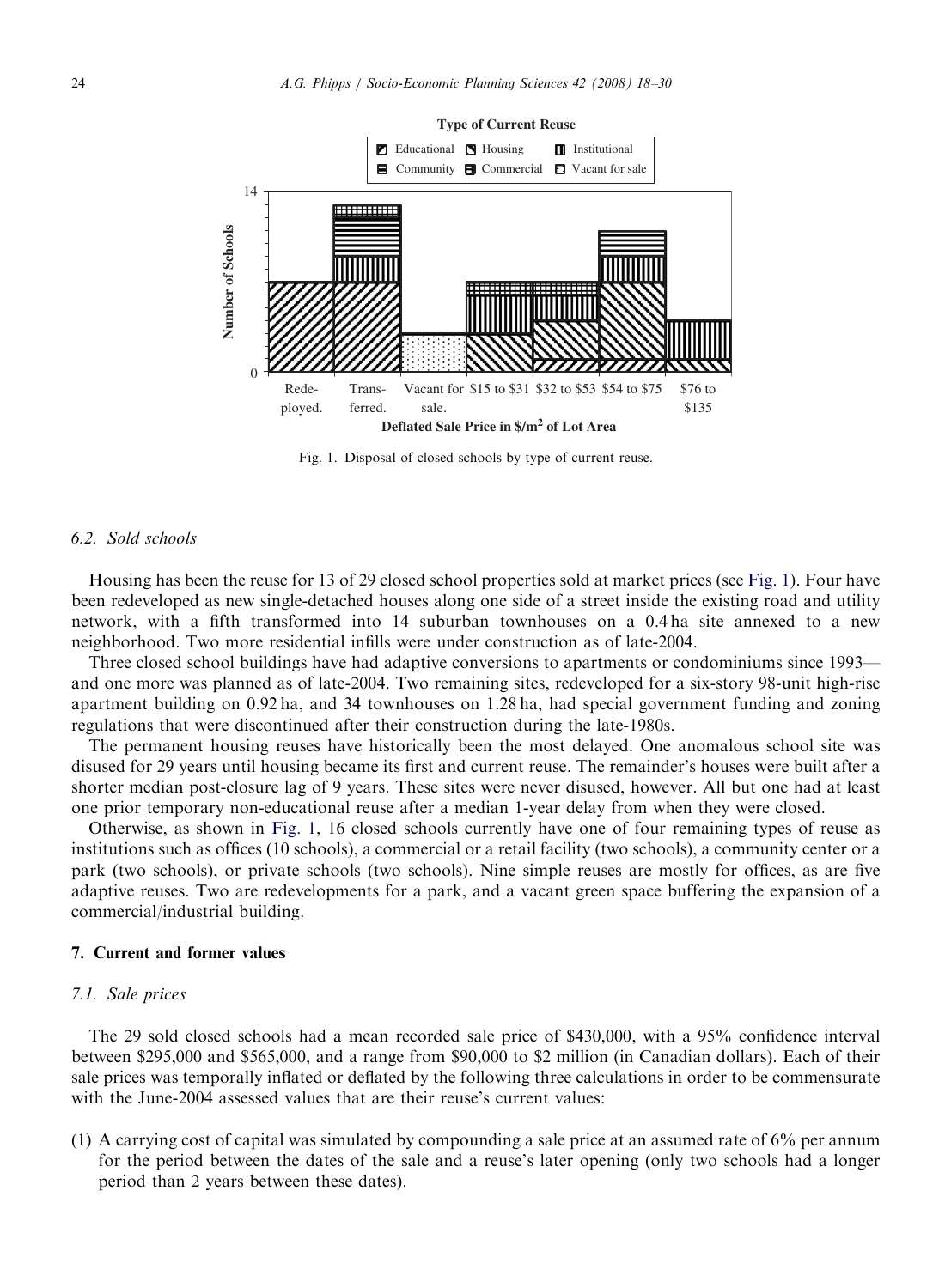- (2) A sale price was inflated to, or deflated from, the appropriate date of sale or opening to June 2004 using Statistics Canada's monthly consumer price index for shelter costs [\[50\]](#page-12-0). After this 'deflation,' the 29 schools' mean sale price was \$512,000, with a 95% confidence interval from \$362,000 to \$662,000.
- (3) Each school's deflated sale price was prorated per unit of its lot area. The mean and 95% confidence interval of these was  $$54/m^2 + $11/m^2$ , with a range from  $$15/m^2$  to  $$135/m^2$  (see [Fig. 1](#page-6-0)).

# 7.2. Assessed values

These 29 schools' mean assessed value per unit of lot area, and 95% confidence interval, was \$245/m<sup>2</sup>  $\pm$  \$77/  $m<sup>2</sup>$ . Their assessed market values ranged from \$12/m<sup>2</sup> for the vacant green-space next to an expanded commercial/industrial building, to  $$1,012/m^2$  for a 15-unit condominium conversion on a small 0.21 ha lot. Each of these values should be in equilibrium if an owner appeals a resultant higher property tax burden than that of a similar property. In reality, the June-2004 assessed values will accurately measure the current values of 15 closed school properties reused after implementation of the new province-wide market value assessment in 1997. The values are likely accurate for 14 closed schools with current reuses dating from as early as 1980 if monotonically increasing prices in their submarket are assumed.

#### 7.3. Correlation analysis

The closed school properties' per-unit-area assessed values were statistically correlated ( $r = 0.58$ ;  $\alpha < 0.01$ ) with their classified types of reuse (where  $0 =$  educational, institutional, or community, and  $1 =$  housing or commercial). However, their per-unit-area deflated sale prices were not correlated (at  $\alpha$  < 0.01) with either of these variables or, in fact, with any other measures of either the former school building and its location; the types, methods and timings of reuse; or the current neighborhood (except for the percentage of adult residents employed in manufacturing, where  $r = -0.68$ ). The null hypothesis that these prices were not at equilibrium is therefore supported.

Further illustrating their variability within a type of reuse, one school site with housing had the fifth-lowest deflated sale price of  $$19/m^2$ , whereas another had the second-highest of  $$110/m^2$  (see [Fig. 1\)](#page-6-0).

In this and later correlations, a former school building and site was measured with its pre-closure ownership by either the Public or the Catholic separate school board; the dates of its opening and its closure; its numbers of floors and classrooms, and presence/absence of a gymnasium; its lot size; and its distance from downtown in kilometers.

Each school's current reuse was measured in terms of its type, its method, and the years from closure to reopening. Two variables representing the former reuses were: years between a school's closure and its first reopening, and its total number of changes in use.

Finally, a school's current neighborhood was defined as the dissemination area (DA) containing its street address. These DAs are the smallest geographical areas for which Statistics Canada distributes year-2001 Census of Canada data. Metropolitan Windsor has 547 DAs, with an average population of 685 residents. Ten social and economic characteristics were extracted for DA residents and their properties:

- (1) The LN-transformed average income of the adults and average estimated private-dwelling price, and the percentage of single-detached houses.
- (2) The percentages of families either headed by a lone parent, or having children at home.
- (3) The percentages of residents who were either manufacturing-workers, young-adults aged 20–24-years old, university-educated, unemployed, or movers during the previous 5 years.<sup>3</sup>

## 8. Analysis of differences between assessed values and sale prices

In our analysis, the inequality between a reused school's current and former values was measured as a percentage-difference from unity of the ratio between a proportion of its current per-unit-area assessed value,

<sup>&</sup>lt;sup>3</sup>A copy of this large  $29 \times 29$  correlation matrix is available from the author.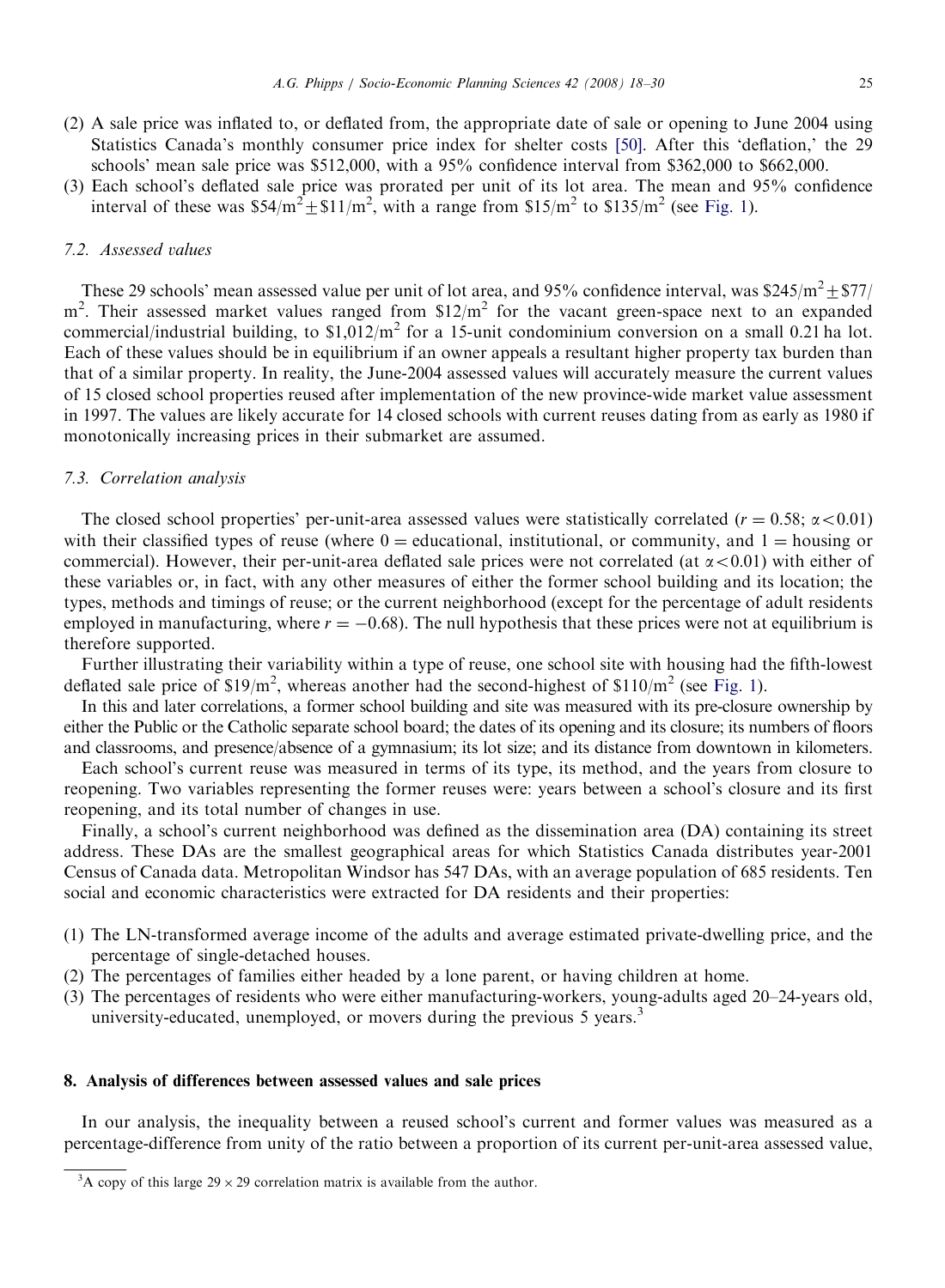and its per-unit-area deflated sale price as a closed school. That is, the scale of these ratios was transformed so that unity indicated a zero percentage difference, and the fractions below and above unity, the negative and positive percentage differences from nominal.

The proportion of an assessed value in the numerator of a ratio represents the contribution of the capitalized investment in the former school's building and land towards the current value of the reuse. The remainder is equal to the amounts of new capital invested in demolition for, and/or construction of, the reuse after the original sale. These proportions were estimated from the literature e.g., [\[51\].](#page-12-0) Neither the land titles nor the assessment records distinguish between a property's land, its buildings, and their alterations as attributes in a sale price or an assessed value. The proportion for 12 redevelopments with a demolition permit was 20%, 30% for eight adaptively reused schools, and 80% for nine simple reuses with no documented alterations to the existing school buildings and sites in the municipal property database.

In our analysis of the ratios of values:

- (1) A 'small' positive percentage difference indicates an efficient reuse with its current value 'just' exceeding its former value.
- (2) A 'significantly larger' positive percentage difference indicates an inefficient reuse.
- (3) A zero or negative percentage difference from a ratio of unity indicates a suboptimum reuse.

In the full sample, the mean percentage difference and 95% confidence interval was  $61\% + 42\%$ , with a maximum (in an admittedly peaked and positively skewed distribution) of 454% for one school's conversion into condominiums in 1999

#### 8.1. Suboptimum reuses

Seven current reuses of 29 closed schools had negative percentage-differences for the ratios of their values (see Fig. 2). The most negative two (with their percentage differences) were a vacant green space next to an expanded commercial/industrial building  $(-85%)$ , and a community park  $(-93%)$ . These two, together with another transferred closed school, are examples of a school's demolition for open space. Their assessed values are 'naturally' much lower than their sale prices in the private market. These properties may have violated an assumption of the model by deriving their higher former values from their locations within larger assemblies of land, such as required either to buffer the expanded commercial/industrial building, or to enlarge a neighborhood open space.



Fig. 2. Differences between assessed values and sale prices for types of current reuses.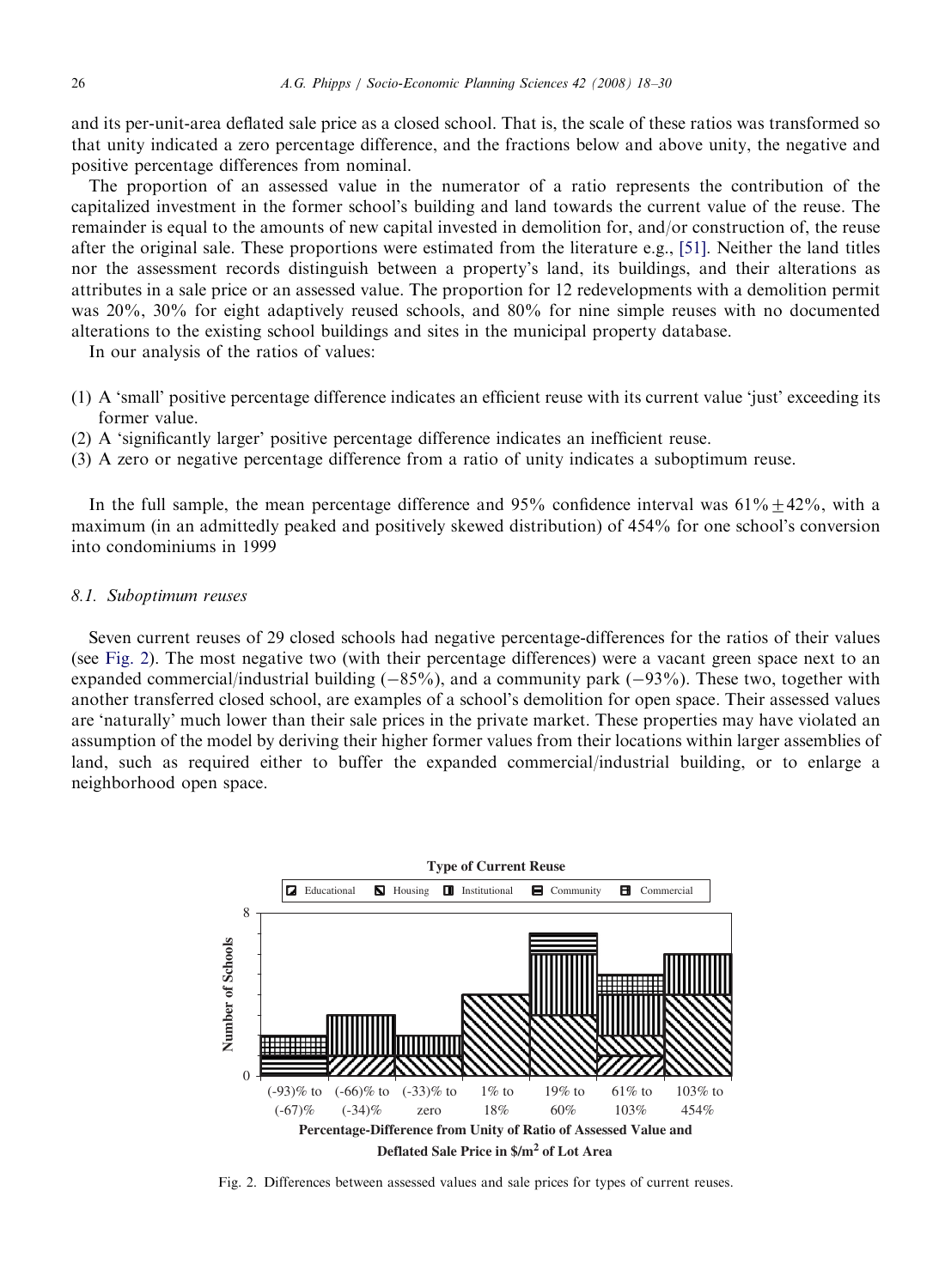Less confidently suboptimum are a (late-2003) adaptive conversion for a private seniors' institution  $(-6\%)$ , and a  $(2001)$  redevelopment for six new single-detached houses  $(-0.3\%)$ : Their negative percentage differences might have been positive within the margin of error in their data. Analogously, two adaptive reuses for a hospice institution  $(-41\%)$ , and a private educational school/place of worship  $(-44\%)$ , would have had positive percentage differences if classified as simple reuses. Finally, an institutional reuse for an office building and its surrounding parking lot  $(-39%)$  is probably temporary; until its university-owner no longer neglects the property as it has done during the past 10 years.

## 8.2. Efficient and inefficient reuses

Four schools redeveloped for single-detached houses are efficient because their current values only exceeded their former values as closed schools by up to 19% (the lower boundary of the confidence interval). Much less efficient are six reuses with current values more than 103% (the upper boundary of the confidence interval) higher than their prices as closed schools. One has the same type of redevelopment for single-detached houses as the efficient reuses, while three are conversions for apartments or condominiums. The remaining two are simple institutional reuses for an office/place of worship, and a science museum.

Less conclusively efficient, or not, are 12 diverse reuses with current values between 19% and 103% higher than their former values (i.e., between the confidence interval's lower and upper boundaries). These include four housing redevelopments; four simple and one adaptive institutional reuse; and an adaptive commercial, a simple educational, and a simple community reuse.

This inference about the inefficiencies of up to 18 reuses is not biased by the estimated proportions of their assessed values in the numerators of their ratios of values. The 29 schools' percentage differences for their ratios were not correlated (at  $\alpha$  < 0.05) with their methods of reuse (where  $-1 =$  simple, 0 = adaptive,  $1 =$  redevelopment). Their methods of reuse were, in fact, only correlated (at  $\alpha < 0.01$ ) with their classified types of reuse (where  $0 =$  educational, institutional or community,  $1 =$  housing or commercial;  $r = 0.77$ ), and their number of changes in reuse ( $r = 0.61$ ). These two correlations therefore corroborate the earlier inference about the variability within the types and timings of reuse. For example, the 10 housing redevelopments were never first reuses; they were not becoming more or less frequent as types of reuse; and their current values ranged widely from  $(-0.3)$ % to 181% higher than their former values. The percentage differences were therefore as unique as the deflated per-unit-area sale prices of the closed schools.

#### 8.3. Inferences about constrained ownership behaviors

The individual pricing and disposal of each closed school may have produced their unique sale prices, and the volatile differences with their current values. This is the inference since two common ownership behaviors have not systematically constrained their pricing and disposal:

- (1) The percentage differences are not more or less efficient for a particular type and/or method of reuse, meaning that none had been mismanaged.
- (2) The sale prices and the percentage differences have no trend through time from the early closures and reuses to the later ones, when the school boards would have been gaining experience with private sales to reusers.

In particular, the dependent variables were not correlated (at  $\alpha$  < 0.05) with the dates of either their closure (where  $-1 =$  before 1988, 0 = after that but before 1998, 1 = after that but before 2005; and  $r = 0.08$  with the percentage differences), their first reuse (0 = before 1990, 1 = after;  $r = 0.10$ ) and current reuse (0 = before 1995, 1 = after;  $r = -0.03$ ); the durations between these dates  $(r = 0.2 \text{ and } -0.1$ , respectively); or the Public or Catholic separate school board as their original owner  $(r = 0.1)$ .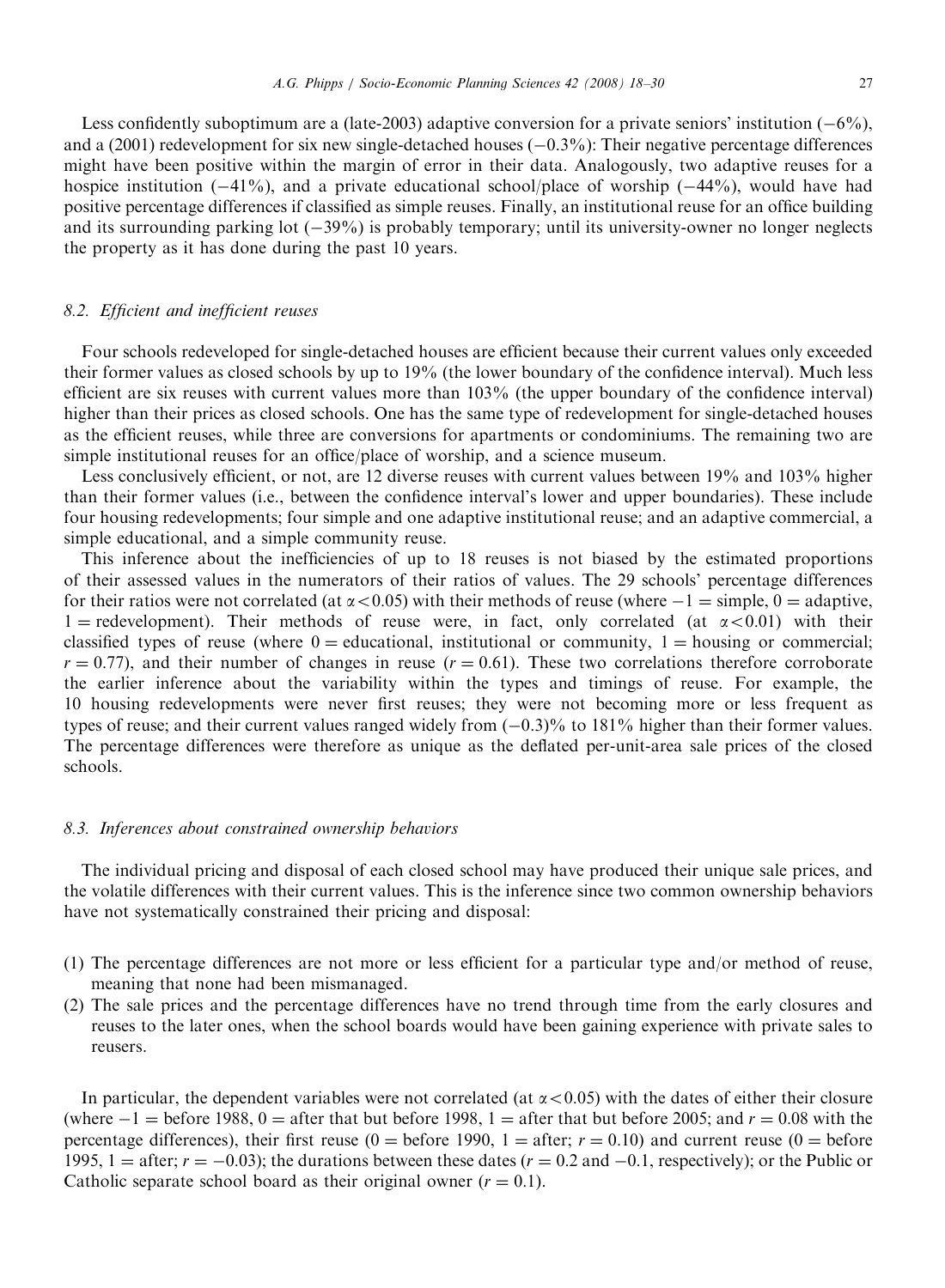#### 9. Discussion and conclusions

#### 9.1. Contribution to policy

As of late-2004, only three of 52 schools closed in Windsor since 1959 were vacant and for sale, and none of those had been disused for more than 4 years since their closure. Neither the disuse nor a time delay in the first reuse of closed schools has therefore been a problem for public policy. Similarly, non-problematic has been the reopening of 23 closed schools for public or private educational or ancillary use, or as a public community center or office building, or a park. All except two of these have retained their first type of reuse, and all except five are simple reuses.

Our speculation is that community residents will endorse those foregoing types of reuses that (1) are revealed during a closure review; (2) open without delay after closure; and/or (3) remain in place. For the organizations who bought the schools, such reuses will also save them from having to develop new sites with comparable new buildings.

In contrast, at least three of the housing, institutional and commercial reuses of the remaining 26 closed schools in Windsor have had land-use and neighborhood problems requiring a new decision by the Ontario Municipal Board (OMB) (e.g., [\[35,38\]](#page-12-0)). However, as mentioned above, the OMB has subsequently published the regulations for the planned reuses of small disused urban sites. Private housing, institutional and commercial reuses will therefore be less problematic in the future, especially if they are the first and current reuses. In the past in Windsor, nine of 10 institutions were first and current reuses, as were two of three commercial reuses—though both of these are redevelopments.

Only two of 13 closed schools sold and reused for housing have realized that as their first reuse, while 10 of the total are redevelopments. These housing reuses were the most likely to be delayed after closure, and to be preceded by temporary uses. In other words, housing is an example of a past reuse (1) possibly known to a school board during a closure review, but (2) not evident to community residents. Therefore, our public policy recommendation is that school boards should be required to share information about the economic, social and environmental costs from a school's reopening and reuse—as is already done for any savings from its closure.

#### 9.2. Contribution to existing theory

Eighteen of 29 closed schools sold in the private market in Windsor have been inefficiently reused regardless of their types of reuse. Their current assessed values were 19%-or-higher than their deflated sale prices. In two smaller groups, four efficiently reused closed schools had current assessed values just exceeding their deflated sale prices, while seven had sold at suboptimum higher prices than justified by their current reuses' property values.

A possible explanation of these inefficiencies is that the school boards have thus far priced and disposed of each closed school on an individual basis, such as if negotiating with one prospective buyer at one time. They have not yet rationalized their appraisal of closed schools as if in a market populated with many prospective new owners who have proven plans for, costs of, and profits from, types and methods of reuse. Despite this issue, they have neither mismanaged properties in a large landholding, nor got better or worse in selling their surplus properties in the private market place.

These, however, are tentative inferences about boards' past behaviors with closed schools due to two methodological limitations: (1) The historical sale prices from as early as 1980 were inflated or deflated with a national consumer price index for shelter costs. (2) The current values were prorated from a June-2004 property value assessment that lagged behind the reopening of at least half the schools. Finally, even if true in the past, the public and Catholic separate school boards may now more rationalize their sale and disposal of closed schools with subsequent experience in selling 14 and 15 of them, respectively.

#### 9.3. Future research

Our suggested rationalization of the selling and disposal of closed schools so that they have equilibrium sale prices would certainly improve the predictive modeling of their reuses in future research Vs that achieved in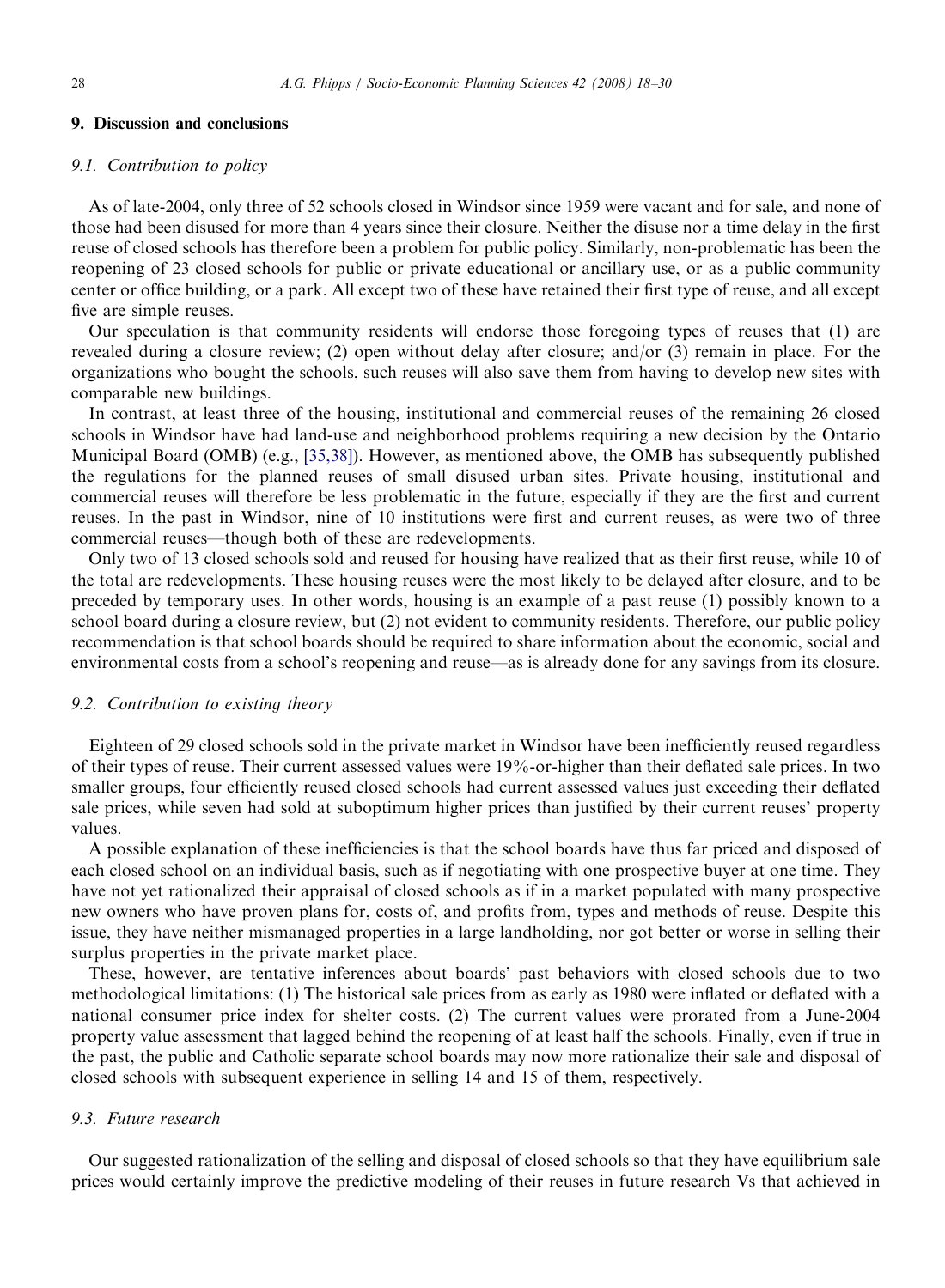<span id="page-11-0"></span>the current study. This approach would also help to resolve two previously mentioned research limitations: (1) The reassessed market values of properties may be recorded sooner following reuse; and (2) properties' new owners may better remember the proportions of new capital invested for construction and/or demolition of a closed school, and be more prepared to share such details.

We should note in concluding that an important research limitation remains: the number of closed schools with reuses for analysis will always constitute a small subtotal of the already-small number of closed facilities. The operationalized urban-economic development rule in Sections 2–4 of the current study will therefore be re-refined for measuring the effectiveness and timeliness of the reuse of brownfield industrial and commercial sites such as were mentioned in the Introduction, and previously studied by Munneke [\[23\].](#page-12-0) These further analyses should help clarify whether closed schools are special examples of small disused urban sites with their inefficiency of permanent reuse following a sale in the private land market.

#### Acknowledgments

The author would like to thank the three anonymous referees and the Editor-in-Chief, Dr. Barnett R. Parker, for their constructive comments that have significantly improved this version of the study. The author is also grateful to Thom Hunt of the Planning Department at the City of Windsor for verifying the addresses of the closed schools, and to his colleague, Paul Anglin, for reading an earlier version of the manuscript.

## References

- [1] Carlson D. Reusing America's Schools: a guide for local officials, developers, neighborhood residents, planners, and preservationists.Washington, DC: The Preservation Press, National Trust for Historic Preservation; 1991.
- [2] Pinch SP. The restructuring thesis and the study of public servcies. Environment and Planning A 1989;21:905–27.
- [3] De Sousa CA. Brownfield redevelopment in Toronto: an examination of past trends and future prospects. Land Use Policy 2002;19(4):297–309.
- [4] Heath T. Adaptive re-use of offices for residential use—the experiences of London and Toronto. Cities 2001;18(3):173–84.
- [5] Moss T. Utilities, land-use change, and urban development: brownfield sites as 'cold-spots' of infrastructure networks in Berlin. Environment and Planning A 2003;35(3):511–29.
- [6] De Sousa CA. Measuring the public costs and benefits of brownfield versus greenfield development in the Greater Toronto area. Environment and Planning B: Planning and Design 2002;29(2):251–80.
- [7] McCarthy L. The brownfield dual land-use policy challenge: reducing barriers to private redevelopment while connecting reuse to broader community goals. Land Use Policy 2002;19(4):287–96.
- [8] Gibbons JS, Attoh-Okine NO, Laha S. Brownfields redevelopment issues revisited. International Journal of Environmental Pollution 1998;10(1):151–62.
- [9] Phipps AG, Anglin PM. A rational economic analysis of public school closings in Saskatoon. Environment and Planning A 1993;25:339–55.
- [10] Adams EK, Porell F, Robbins JD. Estimating the utilization impacts of hospital closures through hospital choice models: a comparison of disaggregate and aggregate models. Socio-Economic Planning Sciences 1996;30(2):139–53.
- [11] Phipps AG. An institutional analysis of public school closings in Saskatoon and Windsor. Environment and Planning A 1993;25: 1607–26.
- [12] Gilbert SM. Adaptive re-use of public school buildings: the community/school concept. Journal of Law and Education 1982;11(3):361–84.
- [13] Giljahn JW, Matheny TR. A guide for the adaptive use of surplus schools. Columbus, OH: Columbus Landmarks Foundation; 1981.
- [14] Regina Saskatchewan Urban Planning Department. Determining reuse options for closed school sites. Regina, Saskatchewan, City of Regina, 1989.
- [15] Henderson TW. Adaptive reuse of school buildings. Vance Bibliographies, Architecture Series, Monticello, IL, 1986. 18pp.
- [16] Huls ME. Adaptive reuse of school buildings: a bibliography. Vance Bibliographies, Architecture Series, Monticello, IL, 1985. 6pp.
- [17] Bell P, Gallent N, Howe J. Re-use of small airfields: a planning perspective. Progress in Planning 2001;55(4):195–262.
- [18] Gallent N, Howe J, Bell P. New uses for England's old airfields. Area 2000;32(4):383–94.
- [19] Adams D, Disberry A, Hutchison N, Munjoma T. Ownership constraints to brownfield redevelopment. Environment and Planning A 2001;33(3):453–77.
- [20] Adams D, Hutchison N. The urban task force report: reviewing land ownership constraints to brownfield redevelopment. Regional Studies 2000;34(8):777–82.
- [21] Adams D. The changing regulatory environment for speculative housebuilding and the construction of core competencies for brownfield development. Environment and Planning A 2004;36(4):601–24.
- [22] McGrath DT. Urban industrial land redevelopment and contamination risk. Journal of Urban Economics 2000;47(3):414–42.